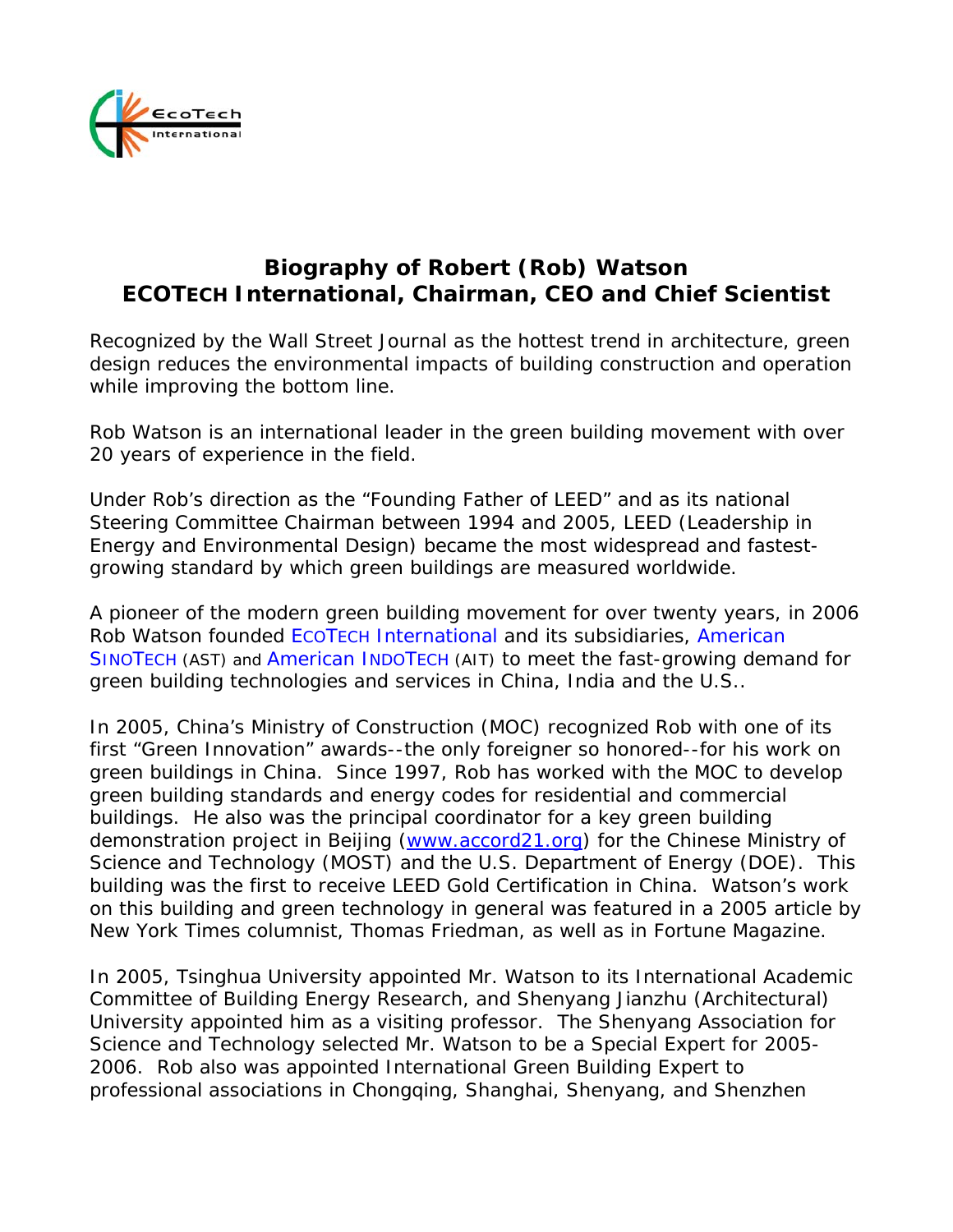

municipalities, helping these four cities to develop programs to promote green buildings and "smart growth" development. Currently, Watson advises MOST and DOE on the development of green construction standards and demonstration projects for the 2008 Olympics. Mr. Watson has visited China over 60 times and made over 100 keynotes or featured presentations on Green Buildings and Smart Growth in China and the U.S.

Mr. Watson is a Director of the U.S. Green Building Council (USGBC), a national non-profit organization which manages the LEED standard. Rob is a Director of the USGBC since 2005 as well as from 1995 to 2000 and served as its Vice Chair in 1999-2000.

As a Senior Scientist and Director of the Natural Resources Defense Council's (NRDC) International Energy [\(www.chinacleanenergy.org\)](http://www.chinacleanenergy.org/) and Green Building [\(www.nrdc.org/buildinggreen\)](http://www.nrdc.org/buildinggreen) programs from 1985 to 2006, Mr. Watson was active in international sustainable building, utility and transportation issues in a dozen countries including China, the United States and Russia. Rob took primary responsibility for the green features in NRDC's showcase green offices in Washington, DC, New York, and the LEED Platinum Robert Redford Building in Los Angeles--until recently the recipient of the most LEED points of any project in the world, and consulted on the San Francisco office, which achieved LEED Gold Certification. Each of these offices is a model of energy and resource efficiency.

Rob served as Chairman of the International Design Center for the Environment (IDCE) a U.S. based non-profit, non-governmental organization where he was a director since 2002. At IDCE, he spearheaded the development of a web-based streamlined lifecycle assessment (LCA) tool he named "eLCie". eLCie facilitates environmentally preferable product manufacturing, purchasing and supply chain management in the building products industry.

In other international work, Rob helped develop improved residential building codes for Russia and Moscow and managed a joint USEPA/USAID project to promote utility Integrated Resource Planning in the North Caucasus region of Russia. He has also worked on sustainable energy and green development issues in buildings, electric utilities and transportation in Belarus, Bolivia, Chile, Cuba, Mexico, Sri Lanka, Taiwan and Ukraine.

Mr. Watson worked with several international financial institutions, including the World Bank, Inter-American Development Bank and European Bank for Reconstruction and Development, as well as several U.S. government agencies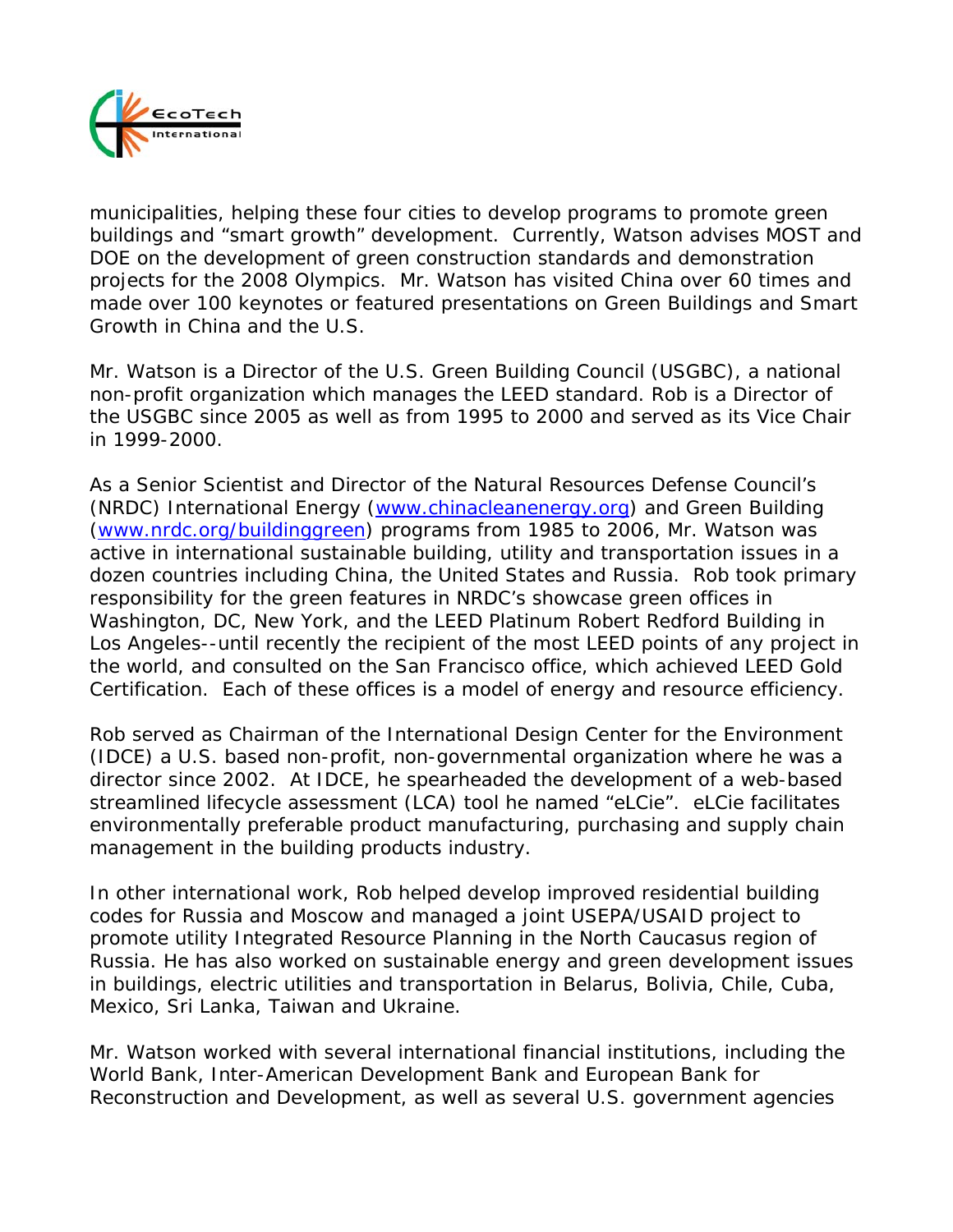

(USAID, DOE, Treasury, EPA, NSC, Office of Environmental Policy), to promote sustainable energy policies and programs in the developing world. Rob played an important role in developing the "Partnership for Sustainable Energy Use" for the hemisphere-wide Summit of the Americas in 1996.

Mr. Watson was a member of the Executive Committee for the President's Council on Sustainable Development 1999 National Town Meeting and was the Operations Group leader for the 1993 Greening of the White House initiative spearheaded by President Clinton.

For his work on LEED and green buildings in China, the Association of Energy Engineers gave Rob its International Energy Development Professional Award for 2005. In 2004, Interiors and Sources Magazine named Watson one of the Top 25 "Environmental Champions" in the building industry. He was named by Engineering News Record in 2003 as one of the construction industry's "Top 25 Newsmakers". Rob also was the first recipient of the USGBC Leadership Award for Lifetime Achievement in 2002.

Rob received a Masters of Business Administration (MBA) from Columbia University in May 2006. He has a Master of Science (MS) degree from the University of California, Berkeley and is a graduate of Dartmouth College where he was a Senior Fellow. In 1993, Watson was the first Environmental Fellow at the Institute of Transportation Studies at University of California, Davis.

Mr. Watson speaks fluent Spanish, and intermediate Russian and French. He was a member of the Dartmouth Varsity Lightweight Crew: British Henley 1984; Silver – National Collegiate Championship, 1984; Gold – Canadian Henley 1983. He has a Black Belt in Kuk Sool Won (Instructor), and a black belt in Jow Hop Kuen Kung Fu. Rob *became* an Eagle Scout in 1976*.* 

## **MEMBERSHIPS/COMMITTEES**

*US Green Building Council,* 

 Chairman of the LEED™ Steering Committee, 1994-2005 Vice Chairman and Environmental Affairs Officer, Member of the Board, 1994-2001; 2005-present LEED Core & Shell Committee, member, 2002-2004 *Ministry of Construction, PRC China*  Compiling Group, Public Building Energy Saving Standard, 2003 – Present

Compiling Group, Hot Summer, Warm Winter Zone Residential Energy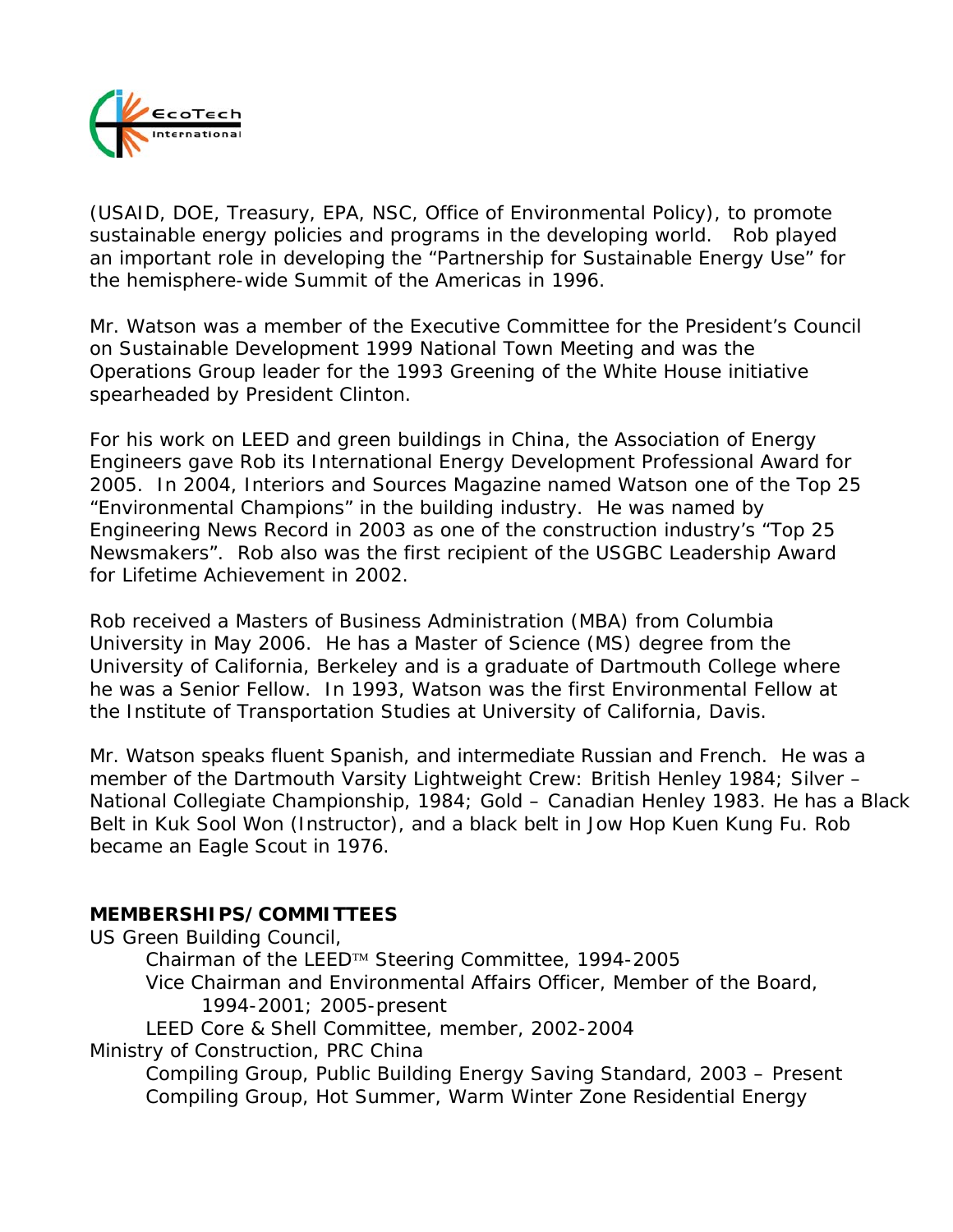

Standard, 2003-2004 Compiling Group, Hot Summer, Cold Winter Zone Residential Energy Standard, 2001-2004 *Beijing Development and Reform Commission, Building Energy and Environment Center*  International Expert, 2006-Presen *Shanghai Green Building Council*  International Expert 2003-Present *Chongqing Energy Efficient Building Promotion Council*  International Expert 2004-Present National Coalition of Green Homebuilding Programs Chair, Advocacy Committee 2003 -present *American-Chinese Committee Organized for Restorative Development in the 21st Century (ACCORD21)*  Chairman & President *International Design Center for the Environment (IDCE)*  Chairman, 2005-Present Member of the Board, 2000-2004 *Global Environmental Options (GEO)*  Member of the Board, Secretary, 1994-2000 *Inter-American Development Bank*  Sustainable Markets for Sustainable Energy Advisory Group, 1997-1998 *President's Council for Sustainable Development* Steering Committee Member, National Town Meeting for a Sustainable America, 1998-99 *Green Building Challenge'98*, US Steering Committee member, 1997 *US Environmental Technology Challenge*, 1995-96 *AIA/Office of Environmental Policy of the White House*, Team Coordinator, "Greening of the White House" project, 1993 *American Institute of Architects*, Scientific Advisory Group on the Environment, 1990-93. *Southern California Association of Governments*, Regional Mobility Element Strategic Working Group, TCM Working Group, Modeling Task Force, Conformity Working Group, TDM Sub-Group, Land-use Sub-Group, 1992-93 *State of California*, Statewide Conformity Working Group, 1993 *Los Angeles Department of Water and Power*,

Professional Advisory Group, 1992.